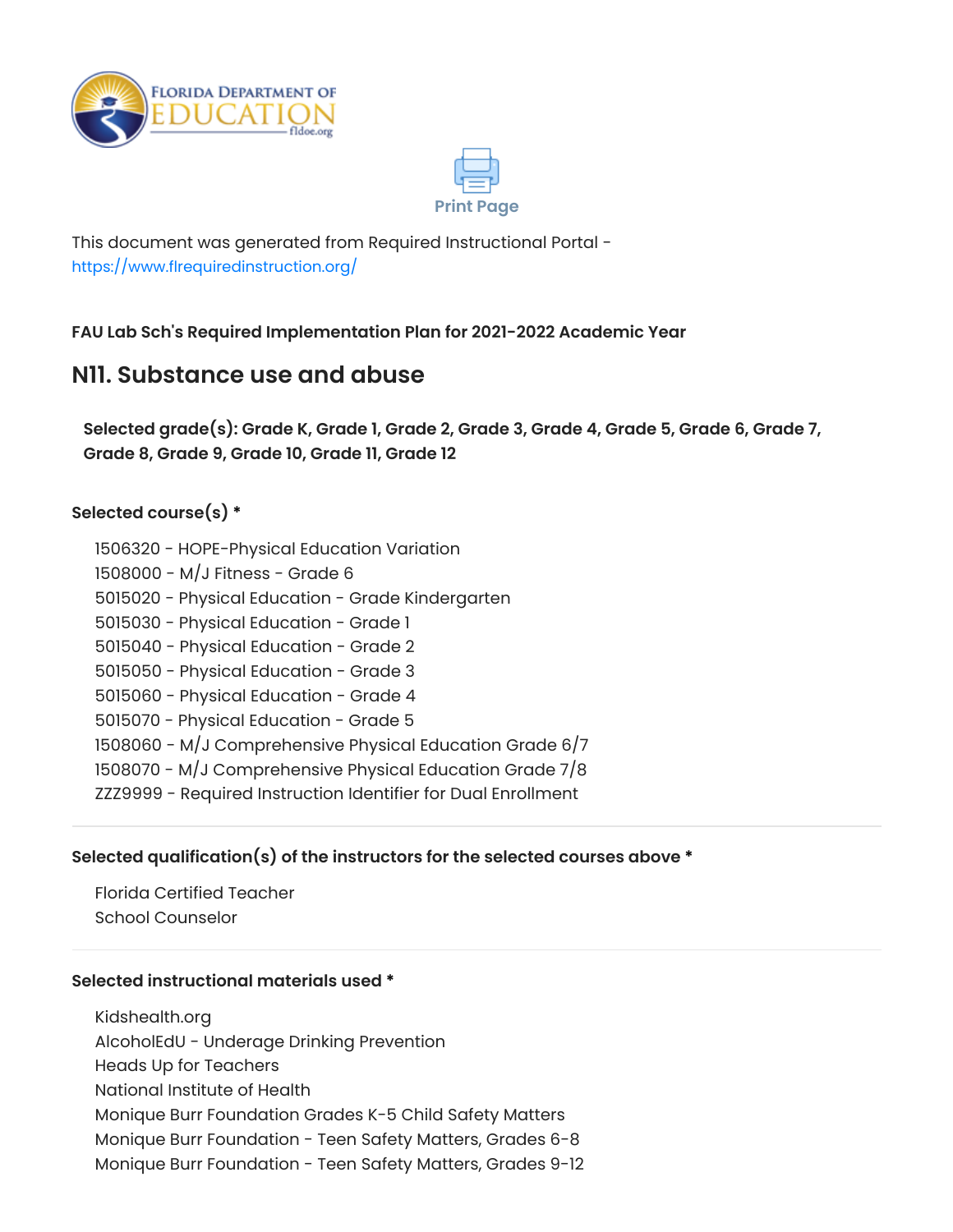### **Provided details about the instruction that took place in the courses and grades selected above \***

 $K - 5$ : Substance use and abuse education in the early grades is taught as part of the health literacy responsible behavior and the literacy promotion strands of the health standards. Because one of the purposes for physical education classes is to help students develop positive attitudes toward physical activity so that they can adopt healthy and physically active lifestyles, it is a reasonable choice for educating students on the topic of substance use and abuse prevention. The curriculum focus is on health-enhancing behaviors, risk avoidance, and guiding students to use decision-making skills to make positive choices.

6 - 9: The district's commitment to health education is evidenced by the programs implemented and steps taken to provide tools and approaches to reducing the adverse health, social, and economic consequences of the use and abuse of drugs, including alcohol consumption, smoking, and vaping. All sixth through ninth grade students are registered in M/J COMPRE PE or HOPE-PE. Because this course serves all middle school and grade nine students, and addresses health options, it is the logical course to provide substance use and abuse prevention education. As part of healthy options, the topic of substance use and abuse is addressed annually.

10-12: Students in grades 10-12 are fully, dual-enrolled at Florida Atlantic University (FAU). They do not take any courses on the high school campus. Therefore, substance use and abuse education reaches these students through online modules and face-to-face and/or virtual meetings.

# **N12. Prevention of child trafficking**

**Selected grade(s): Grade K, Grade 1, Grade 2, Grade 3, Grade 4, Grade 5, Grade 6, Grade 7, Grade 8, Grade 9, Grade 10, Grade 11, Grade 12**

## **Selected course(s) \***

 - HOPE-Physical Education Variation - M/J Fitness - Grade 6 - M/J Comprehensive Physical Education Grade 6/7 - M/J Comprehensive Physical Education Grade 7/8 - Study Hall-Elementary ZZZ9999 - Required Instruction Identifier for Dual Enrollment

### **Selected qualification(s) of the instructors for the selected courses above \***

l id ifi d h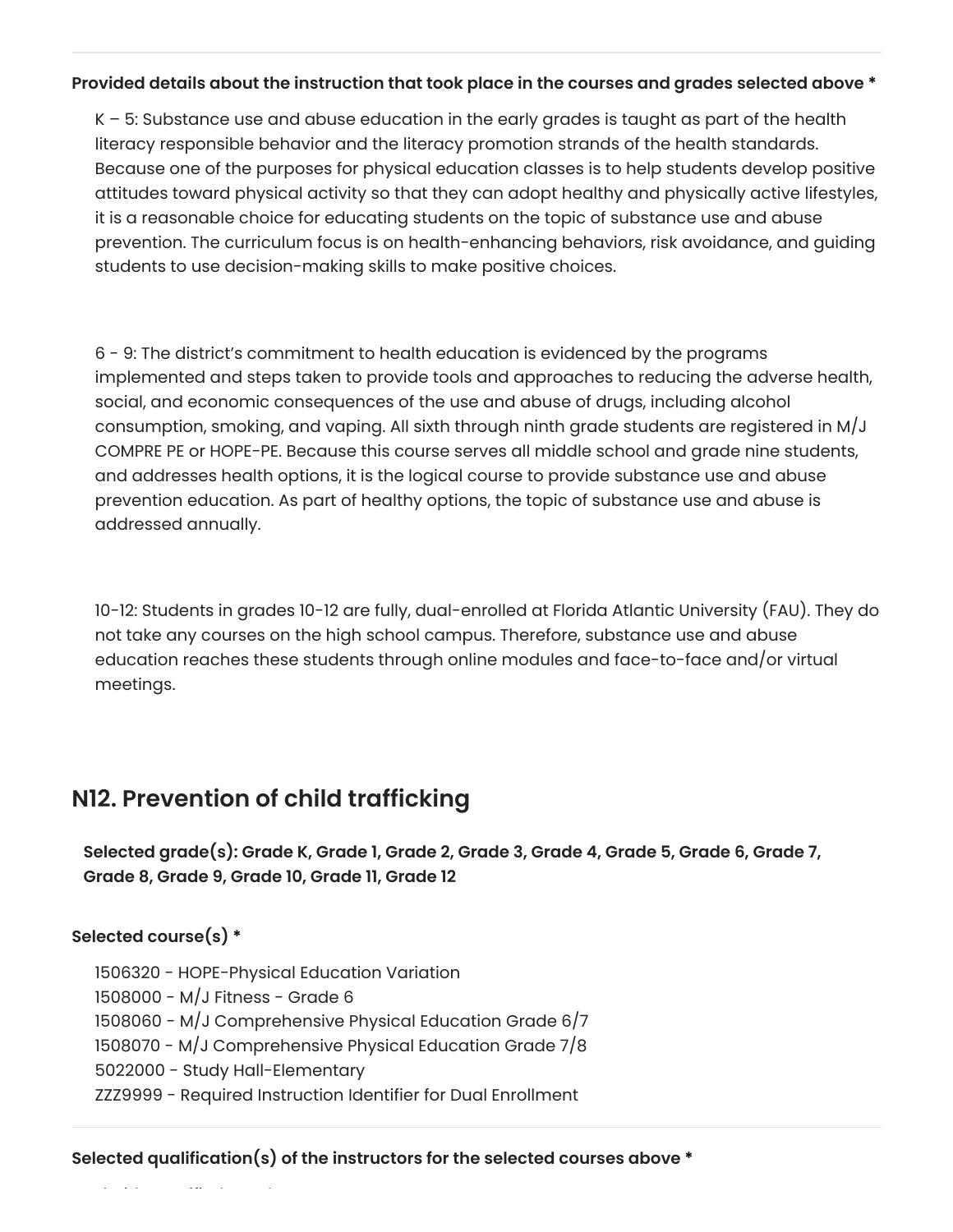Florida Certified Teacher School Counselor mental health counselor

## **Selected method(s) of delivering instruction \***

Oral **Written** virtual (Canvas)

## **Selected instructional materials used \***

Monique Burr Foundation - Teen Safety Matters, Grades 6-8 Monique Burr Foundation - Teen Safety Matters, Grades 9-12 Monique Burr Foundation Grades K-5 Child Safety Matters

## **Provided details about the instruction that took place in the courses and grades selected above \***

K – 5: Child Trafficking Prevention education in the early grades is taught as part of the health and safety curriculum taught by the elementary school counselor, at a developmentally appropriate level. The school counselors have participated in many training and other professional learning activities and are prepared to teach this important and sensative curriculum. The school counselors use designated classroom instruction time to present this curriculum to the students.

6 - 9: All sixth through ninth grade students are registered in M/J COMPRE PE or HOPE-PE. Because these courses serve all middle school and grade nine students, and addresses health curriculum, it is the logical course to provide the Child Trafficking Prevention education. The middle school counselor will teach this curriculum to the 6-8 grade students and the high school counselor will teach the nineth grade curriculum over several sessions during the students HOPE class. substance use and abuse prevention education. As part of healthy options, the topic of substance use and abuse is addressed annually.

10-12: Students in grades 10-12 are fully, dual-enrolled at Florida Atlantic University (FAU). They do not take any courses on the high school campus. However, the dual-enrolled students will participate in a face-to-face seminar utilizing resources from **Teen Safety Matters.** A follow-up online module, developed and moderated by the 9-12 school counselor and high school administrator, will be required.

# **N5. Mental and emotional health**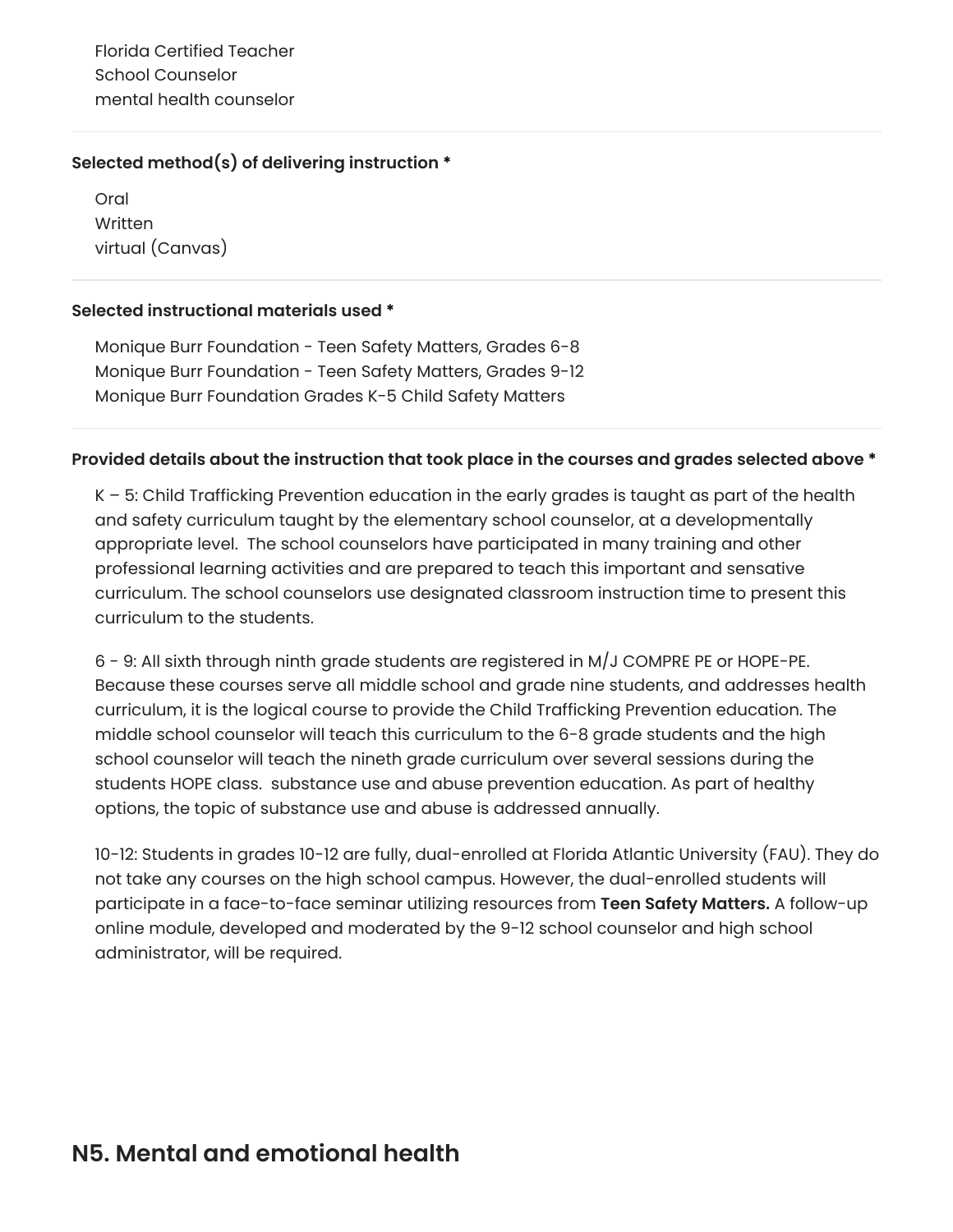# **Selected course(s) \***

 - HOPE-Physical Education Variation - M/J Fitness - Grade 6 - M/J Comprehensive Physical Education Grade 6/7 - M/J Comprehensive Physical Education Grade 7/8

## **Selected qualification(s) of the instructors for the selected courses above \***

Florida Certified Teacher School Counselor

### **Selected instructional materials used \***

Teacher Created materials and tangible resources. Teen Health Teen Health Teen Health MindUp Everfi AlcoholEdU - Underage Drinking Prevention Kognito

### **Provided details about the instruction that took place in the courses and grades selected above \***

**6 – 9:** The district's commitment to health education is evidenced by the programs implemented and steps taken to provide tools and approaches to improving the physical and emotional wellbeing of the students.

All sixth through ninth grade students are registered in M/J COMPRE PE or HOPE-PE. The purpose of these courses is to develop and enhance healthy behaviors that influence lifestyle choices and student health. Because H.O.P.E. serves every middle school and grade nine student, it is the logical course to provide mental and emotional health education as an integral part of the overall health curriculum.

### **Selected grade(s): Grade 10, Grade 11, Grade 12**

## **Selected course(s) \***

ZZZ9999 - Required Instruction Identifier for Dual Enrollment